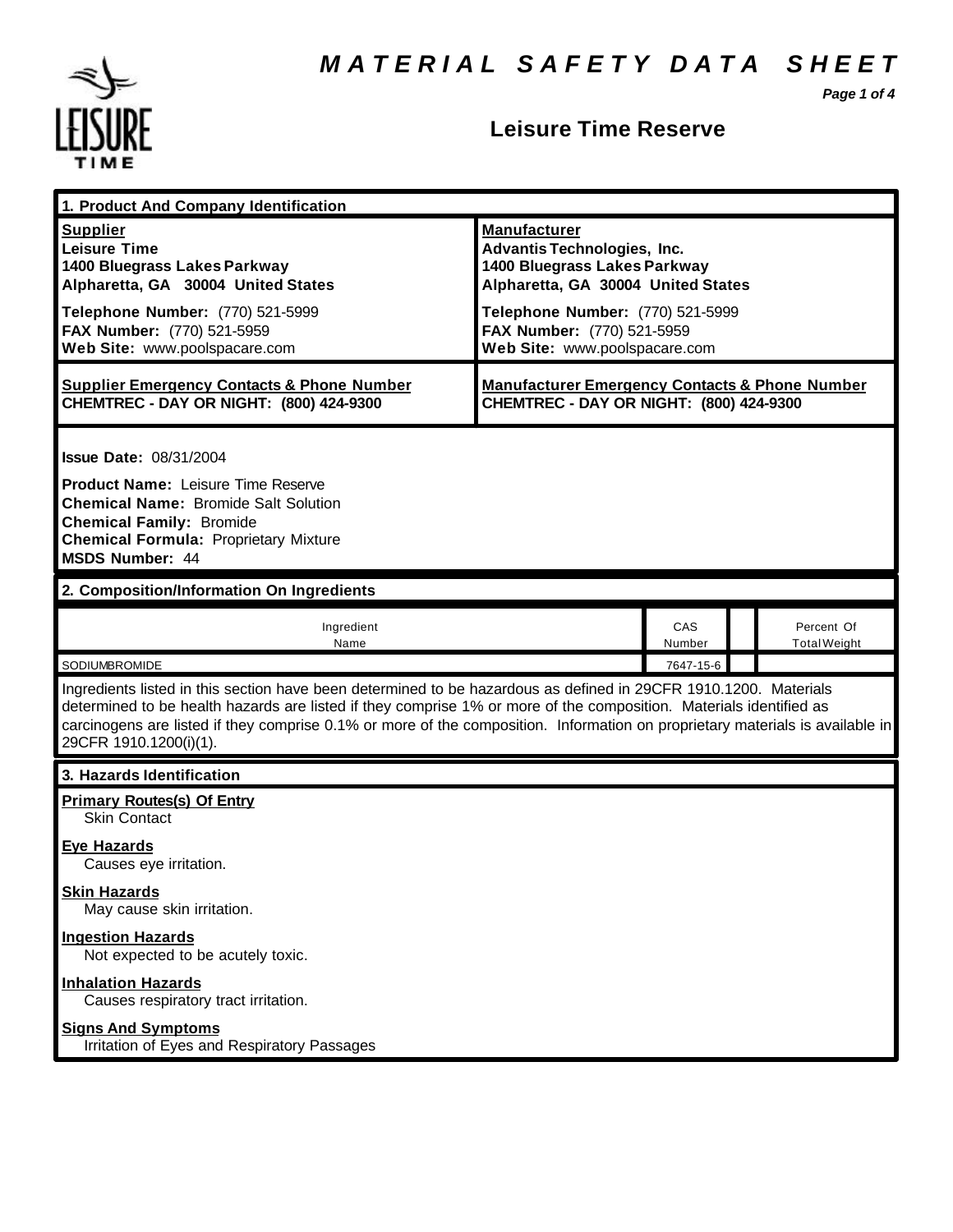### **Leisure Time Reserve**

| <b>First Aid (Pictograms)</b>                                                                                                                                       |
|---------------------------------------------------------------------------------------------------------------------------------------------------------------------|
|                                                                                                                                                                     |
|                                                                                                                                                                     |
| 4. First Aid Measures                                                                                                                                               |
|                                                                                                                                                                     |
| <b>Eye</b><br>In case of contact, hold eyelids apart and immediately flush eyes with plenty of water for at least 15 minutes. Get<br>medical attention immediately. |
| <b>Skin</b><br>In case of contact, immediately flush skin with soap and plenty of water.                                                                            |
| <b>Ingestion</b><br>Induce Vomiting. Drink large amounts of water. Contact a physician or poison control.                                                           |
| Inhalation                                                                                                                                                          |
| If inhaled, remove to fresh air.                                                                                                                                    |
| <b>Fire Fighting (Pictograms)</b>                                                                                                                                   |
|                                                                                                                                                                     |
|                                                                                                                                                                     |
|                                                                                                                                                                     |
| 5. Fire Fighting Measures<br>Flash Point: n/a °F                                                                                                                    |
|                                                                                                                                                                     |
| <b>Extinguishing Media</b><br>Use the appropriate extinguishing media for the surrounding fire.                                                                     |
| <b>Fire Fighting Instructions</b>                                                                                                                                   |
| Firefighters should wear self-contained breathing apparatus and full protective gear.                                                                               |
| 6. Accidental Release Measures                                                                                                                                      |
| Clean up spill immediately. Contain and/or absorb spill with inert material (e.g. sand, vermiculite). Flush spill area with                                         |
| water. Use appropriate containers to avoid environmental contamination.                                                                                             |
| 7. Handling And Storage                                                                                                                                             |
| <b>Handling And Storage Precautions</b><br>Keep out of reach of children. Store material in a cool and dry place.                                                   |
| <b>Storage Precautions</b><br>Do not Reuse container                                                                                                                |
| <b>Work/Hygienic Practices</b>                                                                                                                                      |
| Use safe chemical handling procedures suitable for the hazards presended by this material.                                                                          |
| <b>Protective Clothing (Pictograms)</b>                                                                                                                             |
|                                                                                                                                                                     |
|                                                                                                                                                                     |
|                                                                                                                                                                     |
| 8. Exposure Controls/Personal Protection                                                                                                                            |
| <b>Engineering Controls</b>                                                                                                                                         |

Local exhaust acceptable. Special exhaust not required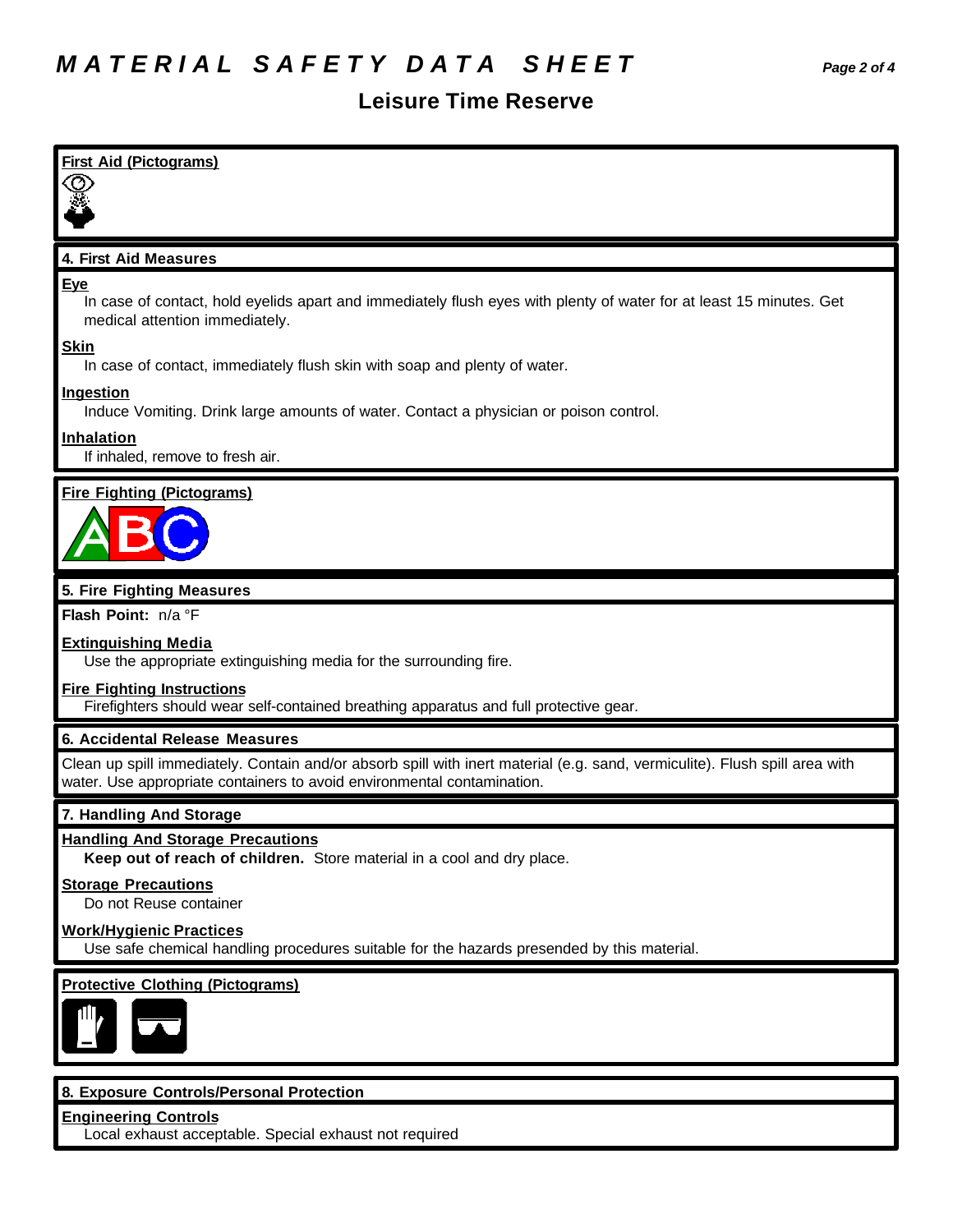# *M A T E R I A L S A F E T Y D A T A S H E E T Page 3 of 4*

## **Leisure Time Reserve**

| 8. Exposure Controls/Personal Protection - Continued                                                                                                                                                                                                                                                                                                  |
|-------------------------------------------------------------------------------------------------------------------------------------------------------------------------------------------------------------------------------------------------------------------------------------------------------------------------------------------------------|
| <b>Eye/Face Protection</b><br>Safety glasses with side shields or goggles.                                                                                                                                                                                                                                                                            |
| <b>Skin Protection</b><br>Chemical-resistant gloves.                                                                                                                                                                                                                                                                                                  |
| <b>Respiratory Protection</b><br>General room ventilation is normally adequate.                                                                                                                                                                                                                                                                       |
| 9. Physical And Chemical Properties                                                                                                                                                                                                                                                                                                                   |
| <b>Appearance</b><br>Clear liquid                                                                                                                                                                                                                                                                                                                     |
| <b>Odor</b><br>None                                                                                                                                                                                                                                                                                                                                   |
| <b>Chemical Type: Mixture</b><br><b>Physical State: Liquid</b><br>Melting Point: n/a °F<br>Boiling Point: 212 °F<br>Specific Gravity: 1.300-1.385<br>Molecular Weight: NOT DETERMINED<br>Percent Volitales: NOT DETERMINED<br>Vapor Pressure: NOT DETERMINED<br>pH Factor: 7.5<br>Solubility: SOLUBLE IN WATER<br><b>Evaporation Rate: &gt; Water</b> |
|                                                                                                                                                                                                                                                                                                                                                       |
| 10. Stability And Reactivity                                                                                                                                                                                                                                                                                                                          |
| <b>Stability: STABLE</b><br>Hazardous Polymerization: WILL NOT OCCUR                                                                                                                                                                                                                                                                                  |
| <b>Incompatible Materials</b><br><b>Acids and Oxidizers</b>                                                                                                                                                                                                                                                                                           |
| <b>Hazardous Decomposition Products</b><br>Bromine gas                                                                                                                                                                                                                                                                                                |
| 11. Toxicological Information                                                                                                                                                                                                                                                                                                                         |
| <b>Acute Studies</b><br>No Data on Mixture.                                                                                                                                                                                                                                                                                                           |
| 12. Ecological Information                                                                                                                                                                                                                                                                                                                            |
| <b>Ecotoxicological Information</b><br>No Data on Mixture                                                                                                                                                                                                                                                                                             |
| 13. Disposal Considerations                                                                                                                                                                                                                                                                                                                           |
| Refer to applicable local, state and federal regulations as well as industry standards.                                                                                                                                                                                                                                                               |
| 14. Transport Information                                                                                                                                                                                                                                                                                                                             |
| <b>Proper Shipping Name</b><br><b>NOT REGULATED</b>                                                                                                                                                                                                                                                                                                   |